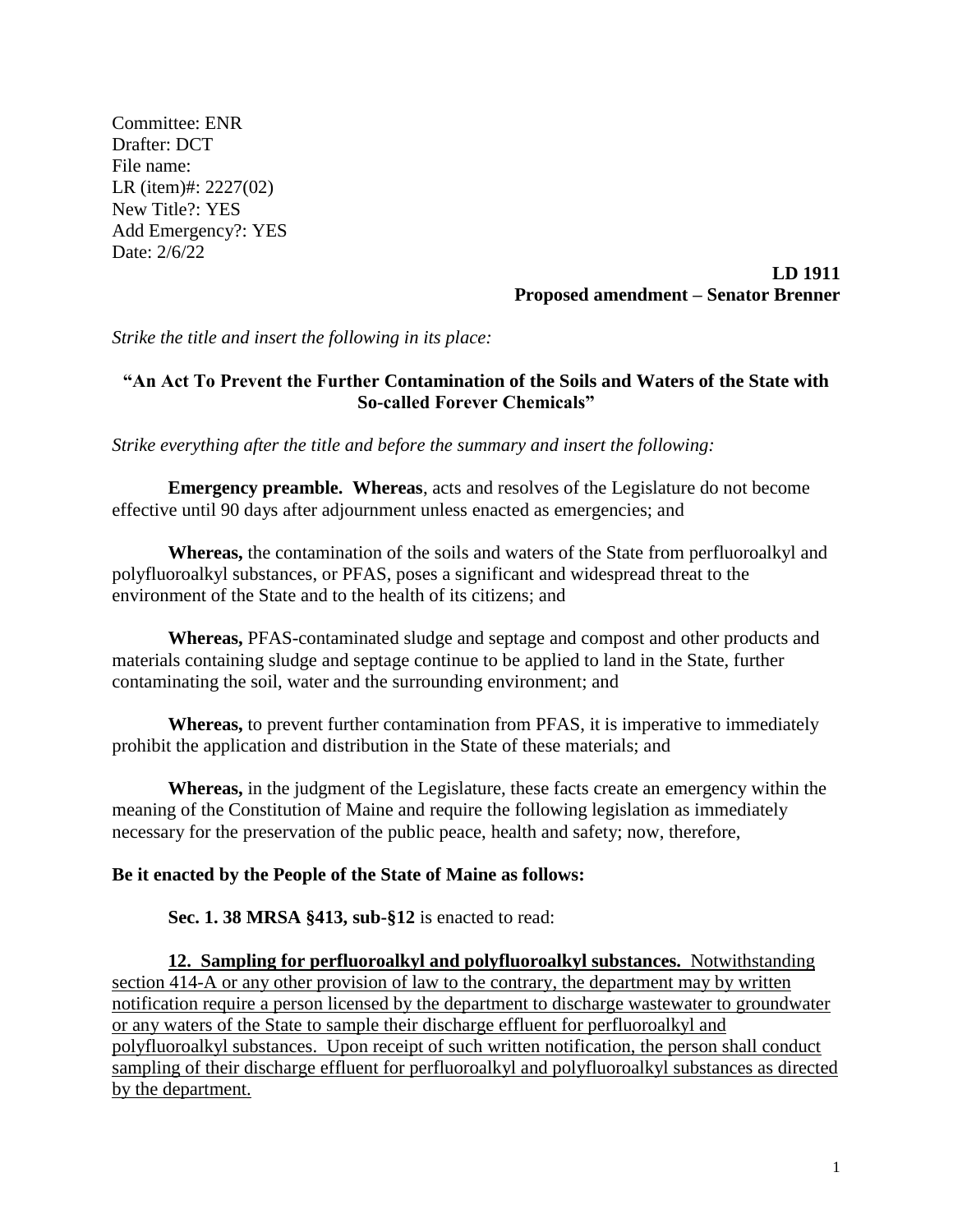As used in this subsection, "perfluoroalkyl and polyfluoroalkyl substances" has the same meaning as in Title 32, section 1732, subsection 5-A.

**Sec. 2. 38 MRSA §1305, sub-§7** is repealed.

**7. On-site disposal of domestic septage; enforcement.** Municipalities shall enforce the provisions of section 1306, subsection 2. Municipalities may recover all costs of enforcement, including attorneys' fees, from a septage pumper who violates the provisions of that subsection.

**Sec. 3. 38 MRSA §1306, sub-§2** is repealed.

**2. On-site disposal of domestic septage; penalty.** A homeowner may arrange for a septage pumper to dispose of septage from a residence on property of the owner of the residence at the request of the property owner, a maximum of 2 times a year, provided that the septage is placed at least 300 feet from property boundaries, fresh surface waters, tidal waters, water supplies, streets, highways and permanently or seasonally inhabited residential structures. Any homeowner or septage pumper who violates the provisions of this subsection shall be subject to a civil penalty, payable to the municipality, of not more than \$1,000 for each day of violation.

**Sec. 4. 38 MRSA §1306, sub-§7** is enacted to read:

**7. Prohibitions on land application of sludge; sale and distribution of compost and other agricultural products and materials containing sludge and septage; and sale, distribution and use of crops grown at septage application sites.** Notwithstanding any provision of law to the contrary, a person may not:

A. Apply to or spread on any land in the State:

(1) Sludge generated from a municipal, commercial or industrial wastewater treatment plant;

(2) Any compost material that included in its production sludge generated from a municipal, commercial or industrial wastewater treatment plant or septage; or

(3) Any other product or material that is intended for use as a fertilizer, soil amendment, topsoil replacement, mulch or for other similar agricultural purpose that is derived from or contains sludge generated from a municipal, commercial or industrial wastewater treatment plant or septage;

B. Sell or distribute in the State:

(1) Any compost material that included in its production sludge generated from a municipal, commercial or industrial wastewater treatment plant or septage; or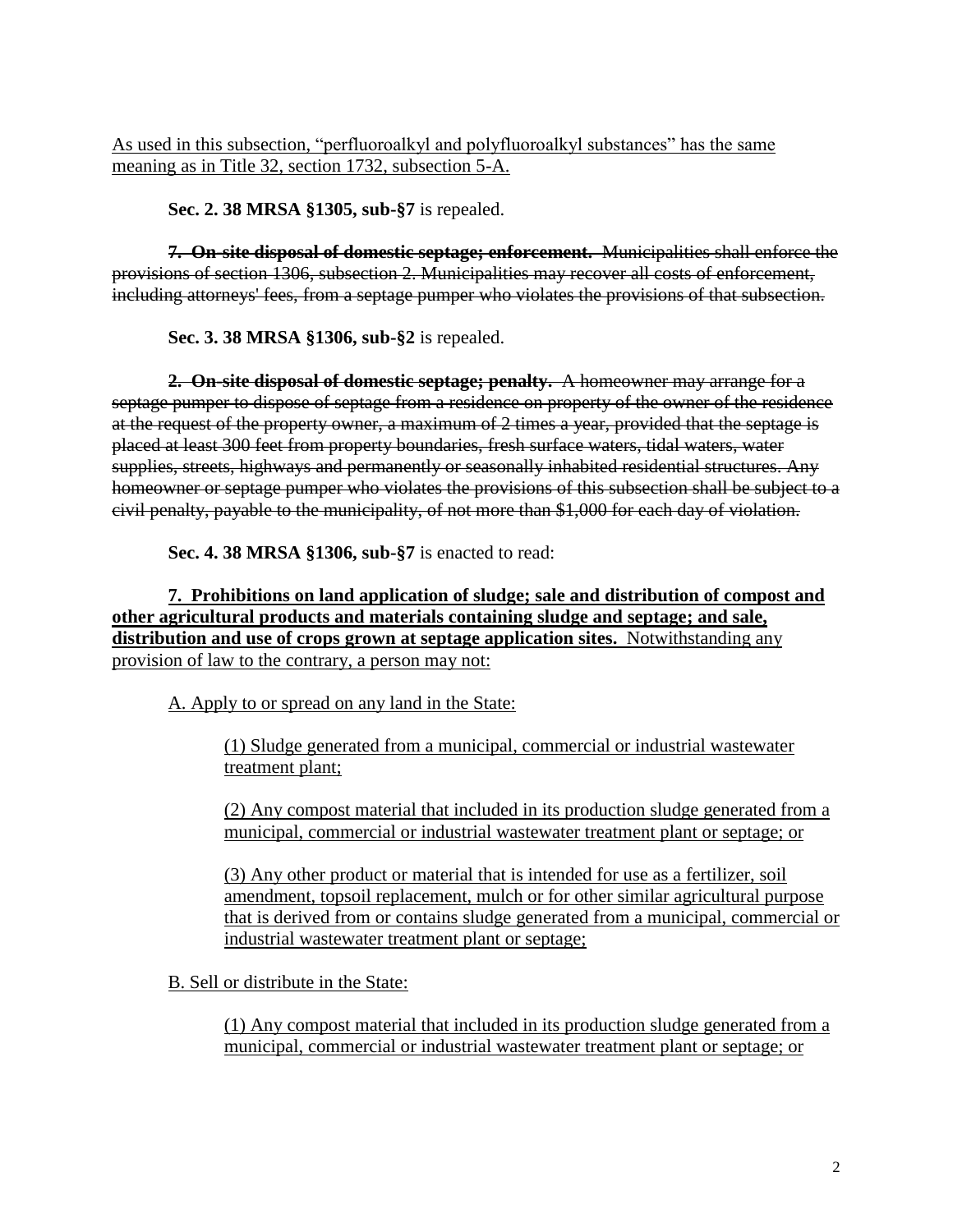(2) Any other product or material that is intended for use as a fertilizer, soil amendment, topsoil replacement, mulch or for other similar agricultural purpose that is derived from or contains sludge generated from a municipal, commercial or industrial wastewater treatment plant or septage; or

C. Sell, distribute or use in the State agricultural crops or other vegetative material for any agricultural purpose, including, but not limited to, for use as animal feed, if those agricultural crops or vegetative material were grown at a location in the State where septage is licensed or permitted to be applied or spread.

This subsection does not apply to the disposal or placement at a solid waste landfill of any of the materials that are prohibited from application, spreading, sale, distribution or use by this subsection.

**Sec. 5. 38 MRSA §1310-B-1, sub-§3** is repealed and the following enacted in its place:

**3. Fee.** In addition to any other fee or charge required by statute or rule, beginning January 1, 2023, fees are imposed in the amount of \$10 per ton, or an equivalent amount as determined by the department on a volume basis, for all sludge or septage disposed of at a commercial, municipal, state-owned or regional association landfill.

A person who delivers sludge or septage to a landfill shall pay all fees established under this subsection to the operator of the landfill and the operator shall pay such collected fees to the department in the same manner as waste handling fees are paid to the department under section 2205. The department shall deposit all fees received under this subsection into the fund.

**Sec. 6. 38 MRSA §1310-B-1, sub-§4** is amended to read:

**4. Rules.** The board shall may adopt rules necessary for the administration of the fund and any underlying program or purpose under or funded by the fund and for the assessment and collection of the fee under subsection 3. Rules adopted pursuant to this subsection are routine technical rules as defined in Title 5, chapter 375, subchapter 2-A.

**Sec. 7. Public Law 2021, chapter 478, §2(4)** is repealed.

4. Notwithstanding any provision of law to the contrary, a person licensed or permitted by the department to apply sludge or septage at a location subject to evaluation under this section shall submit to an evaluation of that location under the program upon the request of the department, and, prior to January 1, 2026, the person may not submit a request to the department to surrender that license or permit prior to its expiration unless the person has submitted to such evaluation and has provided the department with the results of any testing conducted.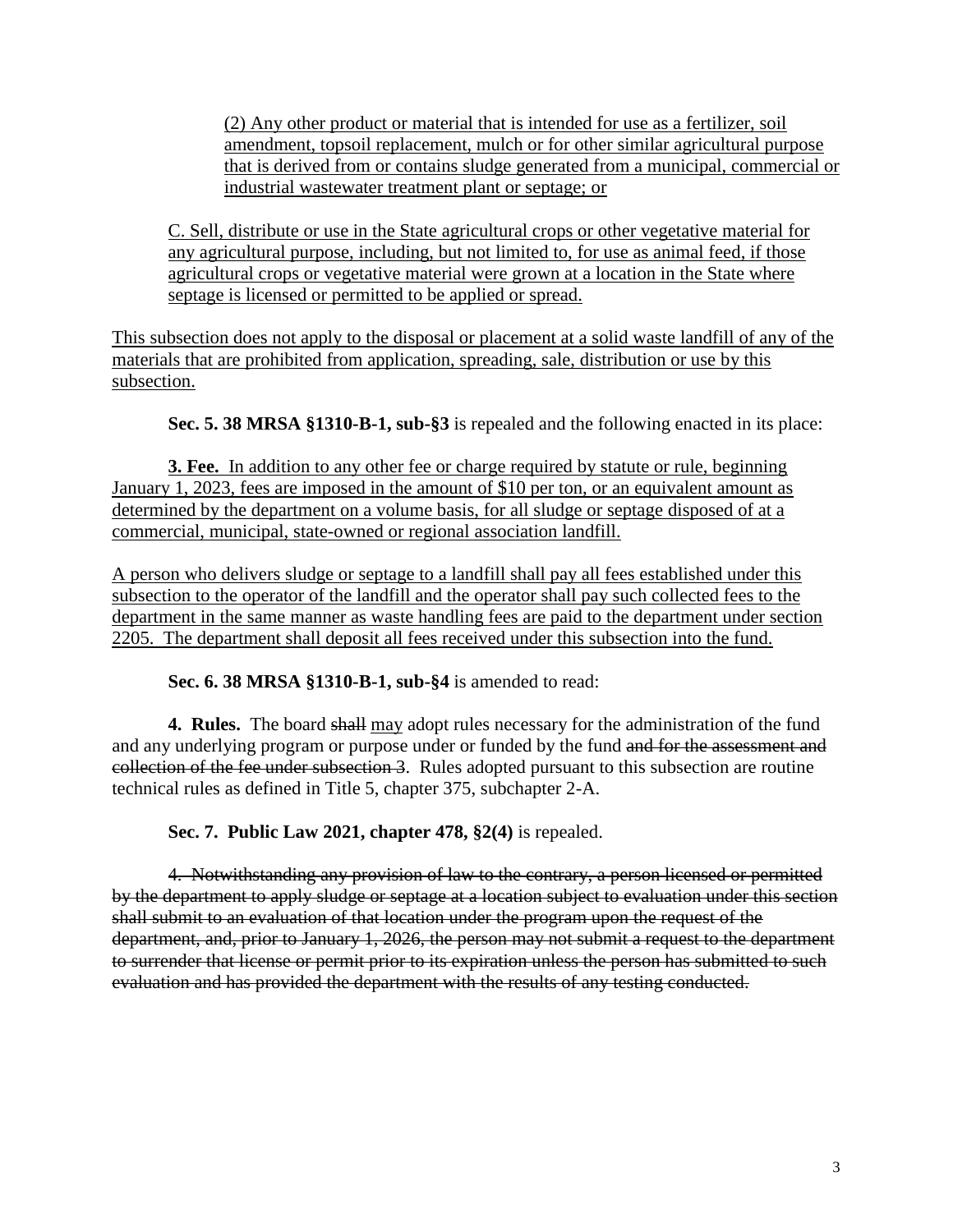**Sec. 8. Land application of septage; prohibitions.** Notwithstanding any provision of law to the contrary:

1. A person licensed or permitted by the Department of Environmental Protection to apply or spread septage at one or more locations in the State may not apply septage at any location authorized under that license or permit if the department provides to the person a written determination that, pursuant to testing conducted in accordance with the requirements of Public Law 2021, Chapter 478, section 2, it has determined that the concentration of perfluoroalkyl and polyfluoroalkyl substances in groundwater at that location or in drinking water sources in close proximity to that location exceeds the applicable drinking water standard for perfluoroalkyl and polyfluoroalkyl substances imposed pursuant to Resolve 2021, Chapter 82; and

2. The department may not issue any new license or permit authorizing a person to apply or spread septage at any location in the State.

As used in this section, "perfluoroalkyl and polyfluoroalkyl substances" has the same meaning as in the Maine Revised Statutes, Title 32, section 1732, subsection 5-A and "septage" has the same meaning as in Title 38, section 1303-C, subsection 27.

**Sec. 9. Department of Environmental Protection to develop plan to prohibit land application of septage; report.** The Department of Environmental Protection shall study methods of and develop a plan for prohibiting the land application of septage in the State. The plan must include, but is not limited to, identification of the available capacity at wastewater treatment plants or other treatment or disposal facilities in the State or regionally to manage the septage that is currently land applied in the State, determination of the capacity anticipated to be necessary to manage that septage if land application is prohibited in the State, development of recommendations for supporting and funding the development of such additional management capacity where necessary and development of recommendations concerning a framework and appropriate timeframe for prohibiting the land application of septage in the State.

On or before January 15, 2023, the department shall submit to the joint standing committee of the Legislature having jurisdiction over environment and natural resources matters a report containing its findings and recommendations, include any suggested legislation, resulting from the study under this section. After receiving the report, the joint standing committee may report out legislation to implement any such recommendations.

As used in this section, "septage" has the same meaning as in the Maine Revised Statutes, Title 38, section 1303-C, subsection 27.

**Emergency clause.** In view of the emergency cited in the preamble, this legislation takes effect when approved.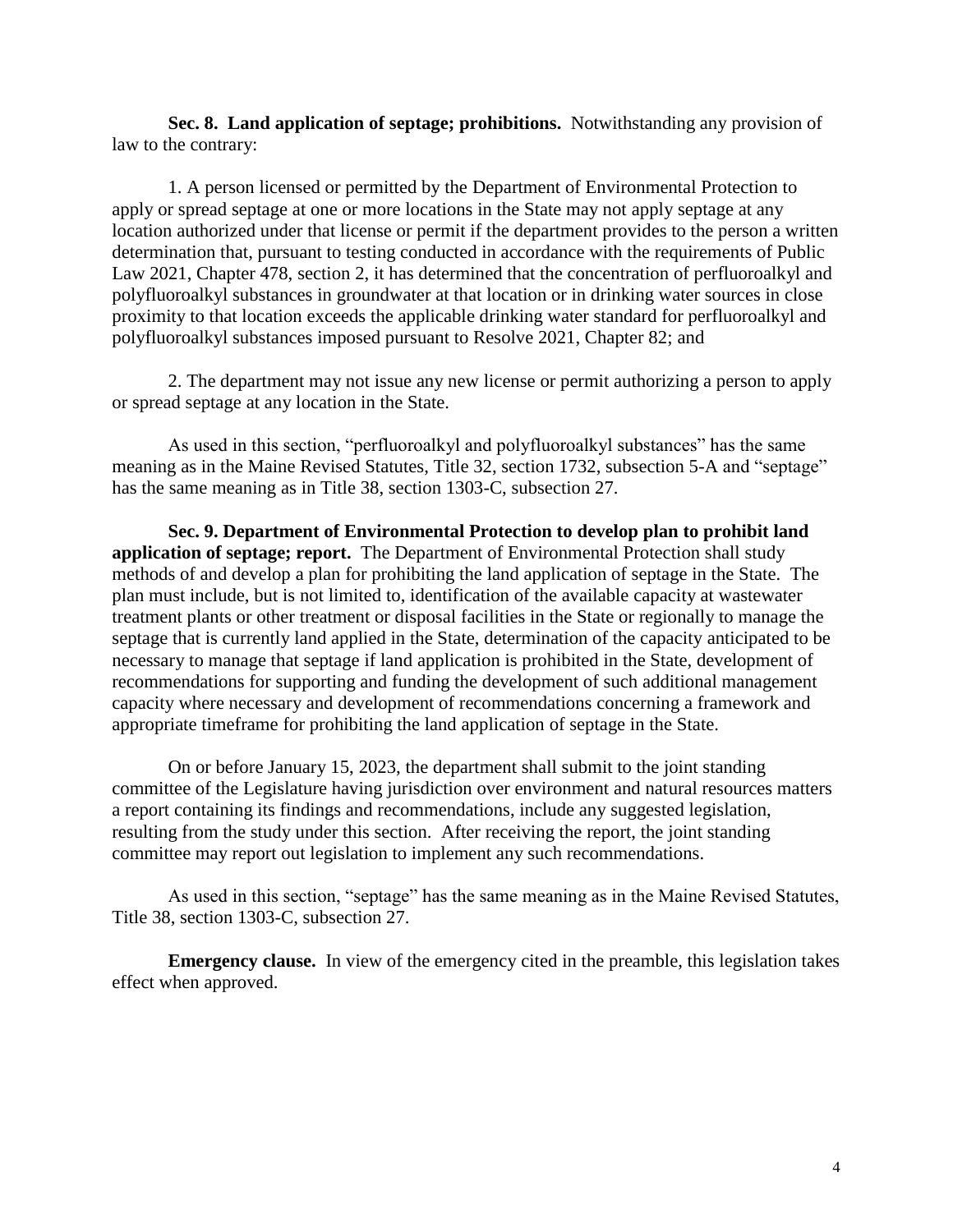## **SUMMARY**

This amendment changes the title of and replaces the bill, adds an emergency preamble and emergency clause and does the following.

1. It authorizes the Department of Environmental Protection to require a licensed wastewater discharger to sample their discharge effluent for perfluoroalkyl and polyfluoroalkyl substances.

2. It repeals provisions of law that authorize a homeowner to arrange for septage from a residence on the property to be disposed of on that property.

3. It prohibits the application or spreading on any land in the State of sludge, any compost material that included in its production sludge generated from a municipal, commercial or industrial wastewater treatment plant or septage or any other product or material that is intended for use as a fertilizer, soil amendment, topsoil replacement, mulch or for other similar agricultural purpose that is derived from or contains sludge generated from a municipal, commercial or industrial wastewater treatment plant or septage.

4. It prohibits the sale or distribution in the State of any compost material that included in its production sludge generated from a municipal, commercial or industrial wastewater treatment plant or septage or any other product or material that is intended for use as a fertilizer, soil amendment, topsoil replacement, mulch or for other similar agricultural purpose that is derived from or contains sludge generated from a municipal, commercial or industrial wastewater treatment plant or septage.

5. It prohibits the sale distribution or use in the State of agricultural crops or other vegetative material for any agricultural purpose, including, but not limited to, for use as animal feed, if those agricultural crops or vegetative material were grown at a location in the State where septage is licensed or permitted to be applied or spread.

6. It amends the provision in law imposing a \$10 per ton fee on the handling of sludge and septage beginning January 1, 2022 to instead, beginning January 1, 2023, impose a \$10 per ton fee on all sludge and septage disposed of at a landfill.

7. It repeals a provision of a Public Law 2021, Chapter 478 that prohibited a person licensed or permitted by the department to apply sludge or septage at a location subject to department evaluation for perfluoroalkyl and polyfluoroalkyl substances contamination from surrendering the license or permit prior to its expiration.

8. It provides that a person licensed or permitted by the department to apply or spread septage at one or more locations in the State may not apply septage at any location authorized under that license or permit if the department provides to the person a written determination that, pursuant to testing conducted in accordance with the requirements of Public Law 2021, Chapter 478, it has determined that the concentration of perfluoroalkyl and polyfluoroalkyl substances in groundwater at that location or in drinking water sources in close proximity to that location